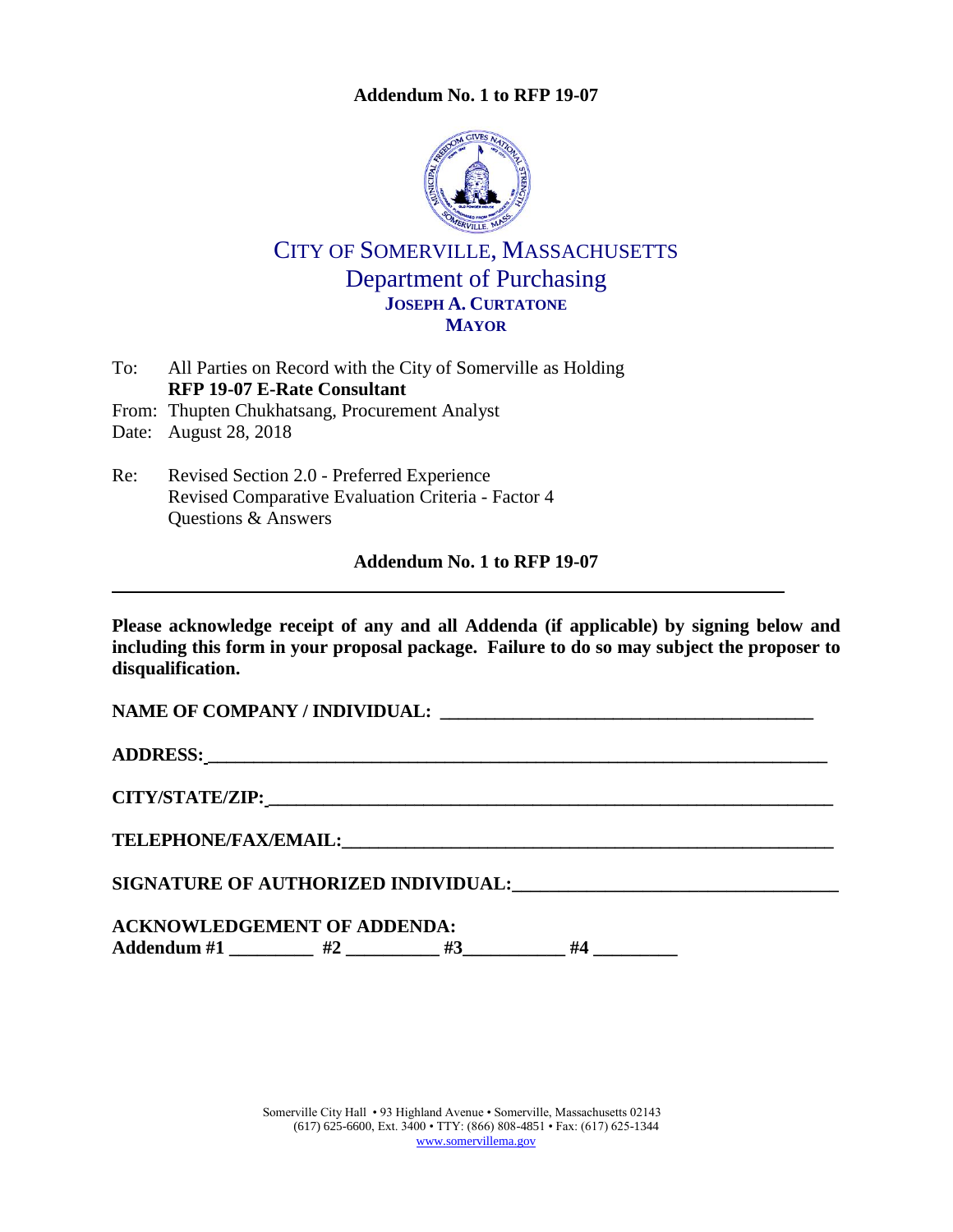### **Addendum No. 1 to RFP 19-07**

### **A. Revised Section 2.0 – Preferred Experience:**

### **Preferred Experience**

The following experience and skills are desirable for this position. Please provide supporting documentation and information demonstrating the following skills and experience:

- Significant experience coordinating and monitoring administrative systems, WAN, VoIP, video conferencing, infrastructure design, and wireless systems
- Experience in technology staff development and K-12 assessment
- Extensive experience writing and implementing school technology plans
- Member of E-rate Management Professional Association

## **B. Revised Comparative Evaluation Criteria - Factor 4:**

| <b>Factor 4: Experience and Qualifications</b> |                                                                                                                               |
|------------------------------------------------|-------------------------------------------------------------------------------------------------------------------------------|
| <b>Highly Advantageous</b>                     | Meets and exceeds experience and qualifications listed above under Preferred<br>Experience.                                   |
| <b>Advantageous</b>                            | Demonstrates most of the qualifications and experience listed above under<br>Preferred Experience.                            |
| <b>Not Advantageous</b>                        | Does not demonstrate adequate experience and qualifications as specified in<br>the Preferred Experience section listed above. |

### **C. Question & Answers:**

Question 1: Evaluation Factor 4, seems to include factors that are designed to only be met by Somerville's current consultant and are not relevant to the E-Rate filing process and creates an unbalanced competitive bid process; specifically: Certified Public School Teacher, Certificate in Administration and Supervision, MS in Education. Will these factors be adjusted? What weight is Evaluation Factor 4 given over the other Factors?

*The Preferred Experience section and Factor 4 of the Comparative Evaluation Criteria have been revised to exclude: Certified Public School Teacher, Certificate in Administration and Supervision, MS in Education. The non-price proposal is evaluated as a whole and the comparative evaluative factors are not weighted against each other.*

Question 2: The RFP makes it sound like the Libraries are currently receiving E-Rate discounts, the last application with EN 1865 East Branch and EN 1858 West Branch were on the FY 2015 146168 Minuteman Library Network Consortium application. What entity numbers are the Libraries receiving services under? The Somerville Libraries Entity Numbers have not been listed on any recent 471's. What services are the Libraries expecting to seek?